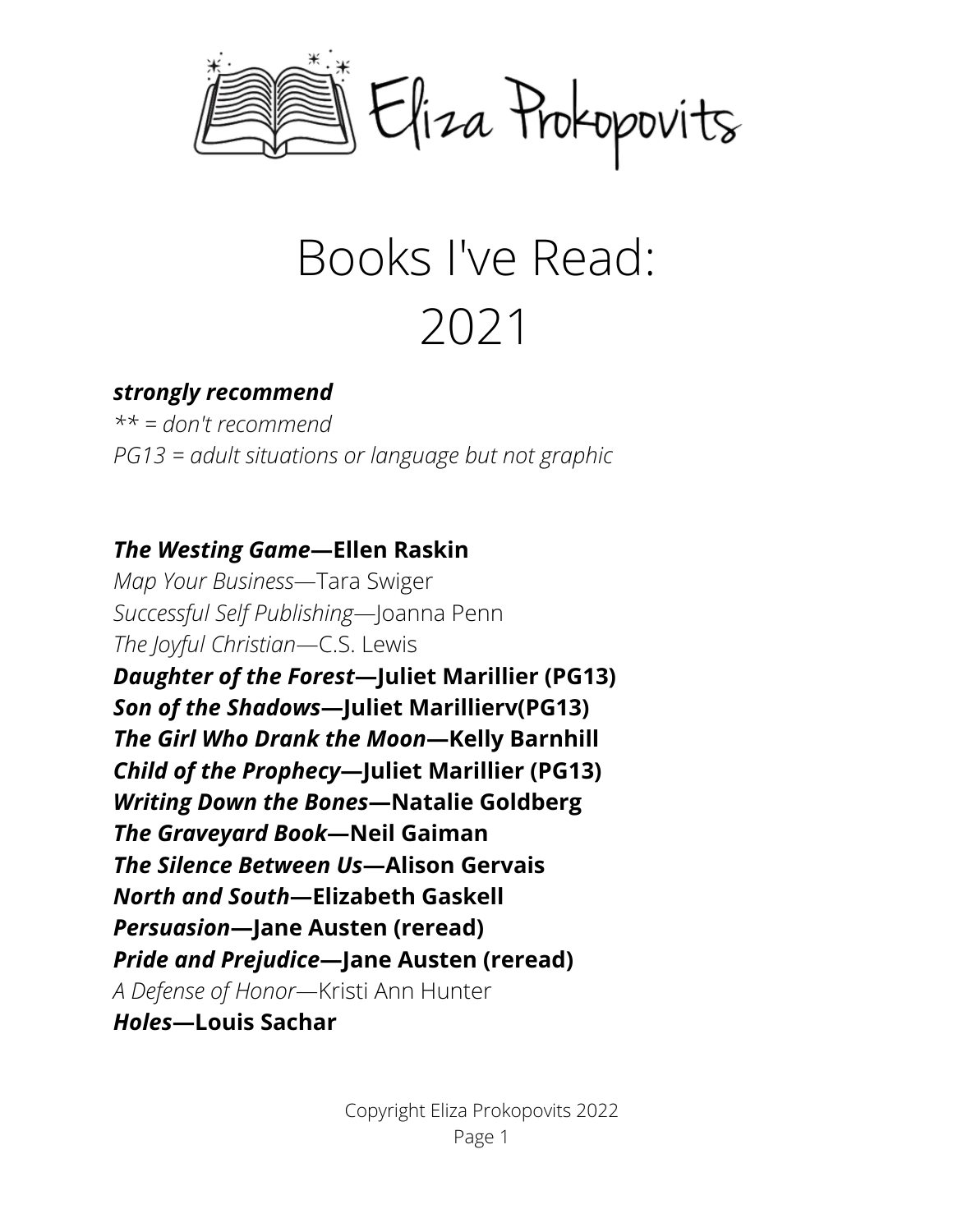Eliza Prokopovits

*The Good Hawk—Joseph Elliott*

*Daisies and Devotion—Josi S. Kilpack Sorcery and Cecelia—Patricia C. Wrede and Caroline Stevermer (reread) A Deadly Education—Naomi Novik Jane Austen's England—Roy and Leslie Adkins Sense and Sensibility—Jane Austen (reread) Mairelon the Magician***—Patricia C. Wrede** *Magician's Ward***—Patricia C. Wrede** *Vanilla Vengeance***—Molly Maple**

*A Weekend with Mr. Darcy*—Victoria Connelly (PG13) *Steering the Craft: a 21st-Century Guide to Sailing the Sea of Story*—Ursula K. Le Guin

#### *A Brazen Curiosity***—Lynn Messina** *Emma***—Jane Austen (reread)**

*Beauty's Cursed Sleep*—Mary E. Twomey *No Way Up*—Mary Connealy

## *Sprinkle with Murder***—Jenn McKinlay**

*Death by the Dozen*—Jenn McKinlay *The Oregon Trail Romance Collection*—Amanda Cabot, et al. *Gabriella*—Brenda Hyatt\*\*

#### *Spindle's End***—Robin McKinley (reread)**

*Six Months in Montana*—Pamela Kelley *Montana Rescue*—Linda Bridey

## *Northanger Abbey***—Jane Austen (reread)**

*Children of Blood and Bone***—Tomi Adeyemi (BIPOC)**

*Dancing with a Lady*—Abigail Agar\*\*

*Dear Hero***—Hope Bolinger and Alyssa Roat**

Copyright Eliza Prokopovits 2022 Page 2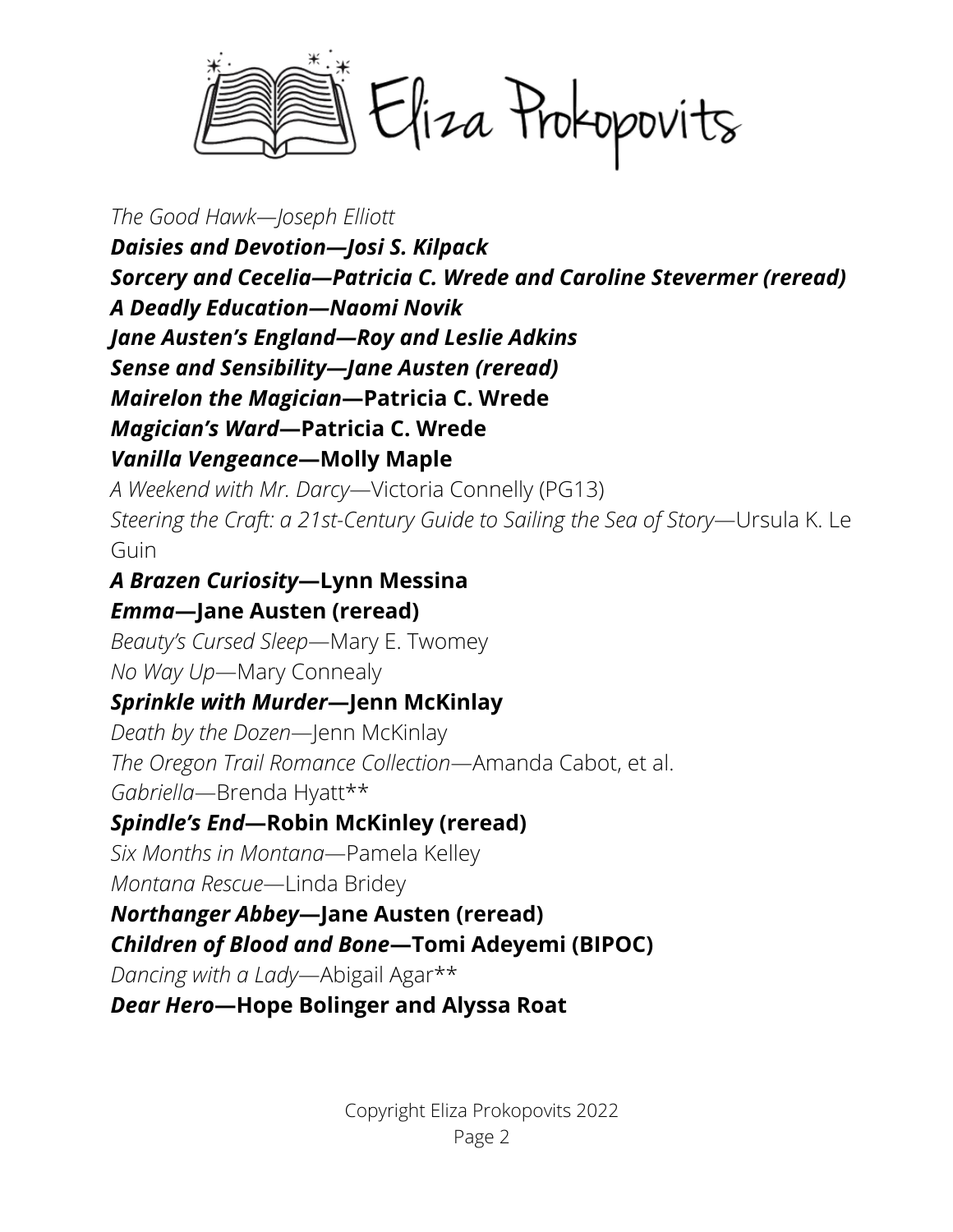Eliza Prokopovits

*(Begin KU free trial) Marshmallow Murder*—Molly Maple *Double Fudge Felony*—Molly Maple *Pumpkin Spice Scare*—Molly Maple *Swept Away*—Mary Connealy *A Scandalous Deception***—Lynn Messina** *An Infamous Betrayal***—Lynn Messina** *A Nefarious Engagement***—Lynn Messina** *Rhett's Make-Believe Marriage*—Liz Isaacson *Tripp's Trivial Tie*—Liz Isaacson *A Treacherous Performance***—Lynn Messina** *The Accidental Guardian*—Mary Connealy *The Reluctant Warrior*—Mary Connealy *A Sinister Establishment***—Lynn Messina** *The Unexpected Champion*—Mary Connealy *A Boldly Daring Scheme*—Lynn Messina *Quinn Family Ranch series*—Liz Isaacson *Beauty***—Robin McKinley (reread)** *A Ghastly Spectacle*—Lynn Messina *The Lady Jewel Diviner*—Rosalie Oaks *The Moria Pearls*—Rosalie Oaks *The Sapphire Library*—Rosalie Oaks *Enchantment***—Orson Scott Card (reread, PG-13)** *Mail Order Ruth*—Charlotte Dearing *Mail Order Rebecca*—Charlotte Dearing *Mail Order Holly*—Charlotte Dearing *The Crossover***—Kwame Alexander (BIPOC)**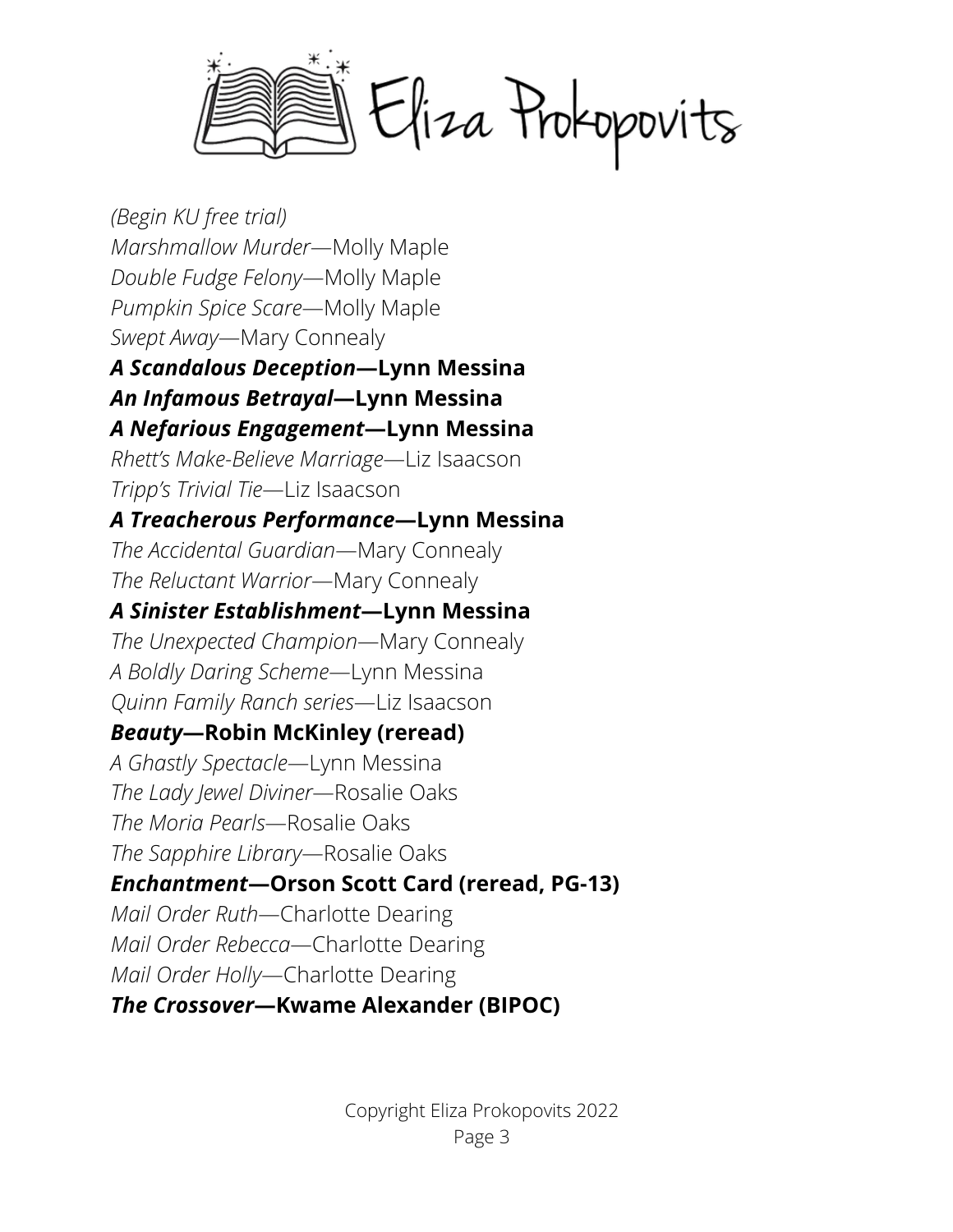Eliza Prokopovits

*The Rose Legacy*—Jessica Day George *A Hopeless Murder***—Daniel Carson** *A Hopeless Heist*—Daniel Carson *A Hopeless Discovery*—Daniel Carson *A Hopeless Game*—Daniel Carson *A Hopeless Christmas*—Daniel Carson *A Hopeless Journey*—Daniel Carson *Tuesdays at the Castle*—Jessica Day George *A Hopeless Valentine*—Daniel Carson *A Hopeless Queen*—Daniel Carson *Peppermint Peril*—Molly Maple (End KU free trial)

#### *Merci Suarez Changes Gears***—Meg Medina (BIPOC, Newbery)**

*Chocolate Chip Cookie Murder*—Joanne Fluke *Murder in an Irish Village***—Carlene O'Connor** *Murder at an Irish Wedding*—Carlene O'Connor *Murder in an Irish Churchyard*—Carlene O'Connor

#### *The Night Circus***—Erin Morganstern**

*Murder in an Irish Pub*—Carlene O'Connor *A Brazen Curiosity*—Lynn Messina (reread) *Countdown to Love*—Cristina Ryan\*\* *Westering Women*—Sandra Dallas (PG13)

# *Instructions for Dancing***—Nicola Yoon (BIPOC)**

*The School Mistress of Emerson Pass*—Tess Thompson *Charm School*—Cate Martin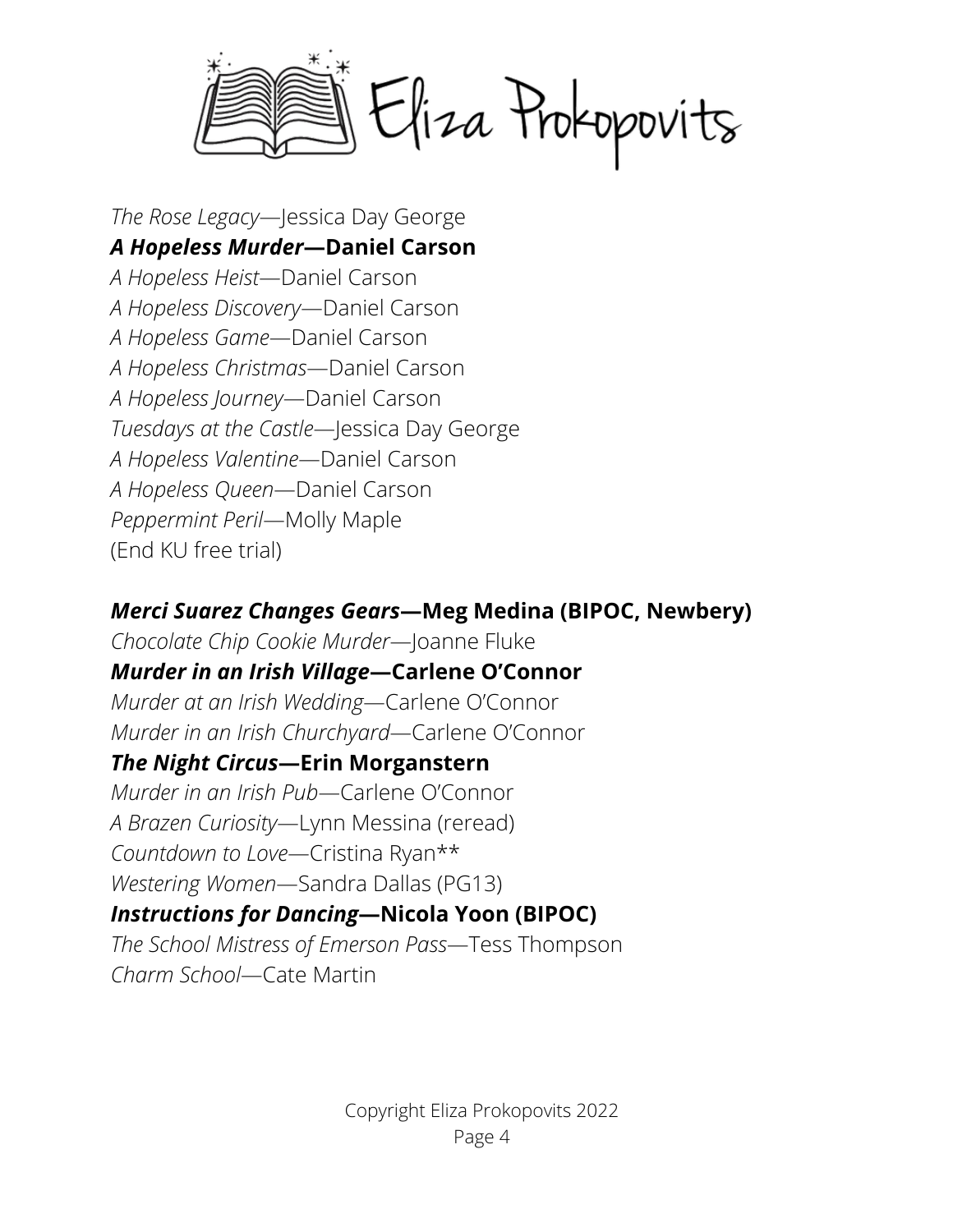Eliza Prokopovits

*More than His Best Friend*—Sally Henson *The Watchmaker's Daughter***—C.J. Archer** *The Last Necromancer*—C.J. Archer (PG13) *Murder in an Irish Bookshop*—Carlene O'Connor *When You Reach Me***—Rebecca Stead** *The Duchess and the Cowboy*—Debra Erfert *A Maryland Witch*—Catherine Mesick *A Thief in Time*—Cidney Swanson *The Blue Castle***—L.M. Montgomery** *Pure*—Catherine Mesick *A Scandalous Deception*—Lynn Messina (reread) *An Infamous Betrayal*—Lynn Messina (reread) *Thirteenth Child***—Patricia C. Wrede (reread)** *Across the Great Barrier***—Patricia C. Wrede (reread)** *The Far West***—Patricia C. Wrede (reread)** *The Mapmaker's Apprentice***—C.J. Archer** *The Apothecary's Poison***—C.J. Archer** *The Midnight Library***—Matt Haig (PG13–language)** *Sorcery and Cecelia***—Patricia C. Wrede and Caroline Stevermer (reread)** *Humpty Bumpkin*—Sam Cheever *A Stolen Heart*—Amanda Cabot *A Convenient Wife*—Anna Schmidt *From the Desk of Zoe Washington***—Janae Marks (BIPOC)** *Million Dollar Date*—Susan Hatler

*Hannah*—Cynthia Woolf\*\*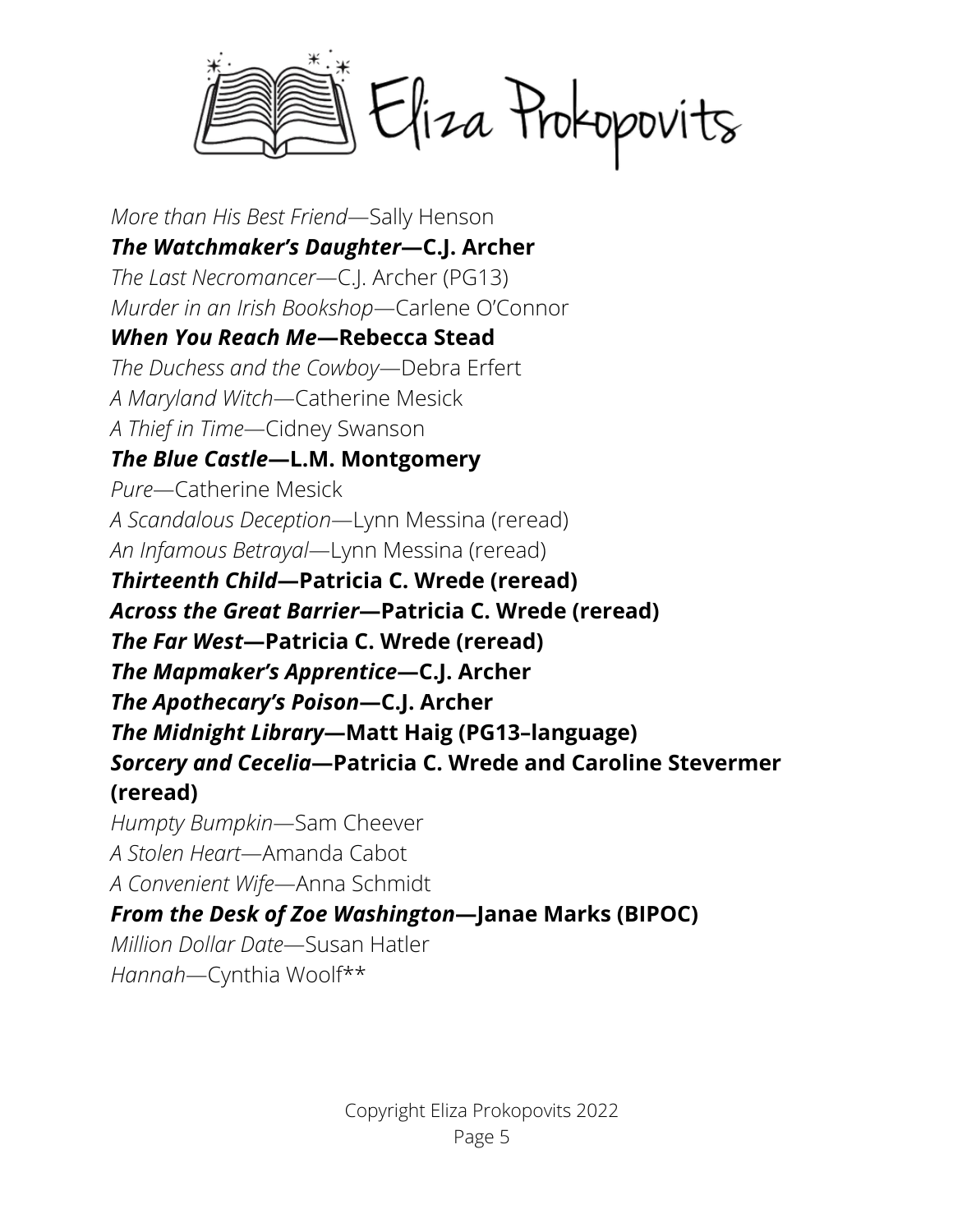Eliza Prokopovits

*Finding Love*—Brenda Clemmons *Mechanical Dragons: Fire and Water*—Bobbi Schemerhorn

#### *Anne of Green Gables***—L.M. Montgomery**

*Anne of Avonlea***—L.M. Montgomery**

*Love, Furballs, and Forever*—Karen Drew

*If You Love Me*—Ciara Knight

## *Borrowing Kisses***—Kat Bellemore**

*A Boldly Daring Scheme*—Lynn Messina (reread)

#### *The Bear and the Nightingale***—Katherine Arden** *Regency Buck***—Georgette Heyer**

*Cotillion*—Georgette Heyer *Frontier Sisters*—A.T. Butler *Caramel Corruption*—Molly Maple *Frederica*—Georgette Heyer *Beached and Bewitched*—Emery Belle *Rule #1: You Can't Date the Coach's Daughter*—Anne-Marie Meyer

## *Ink and Bone***—Rachel Caine**

*Oceans and Potions*—Emery Belle *Off Limits: the Best Friend*—Kat Bellemore

## *The Girl in the Tower***—Katherine Arden**

*Small Great Joys*—Danielle Carriere *Betrayal at the Beach*—K.L. Montgomery *Catfished*—Stella Bixby *Summer of Promise*—Amanda Cabot *The Apparition in the Attic*—Courtney McFarlin *Waiting for Spring*—Amanda Cabot *As Witch Would Have It*—Mara Webb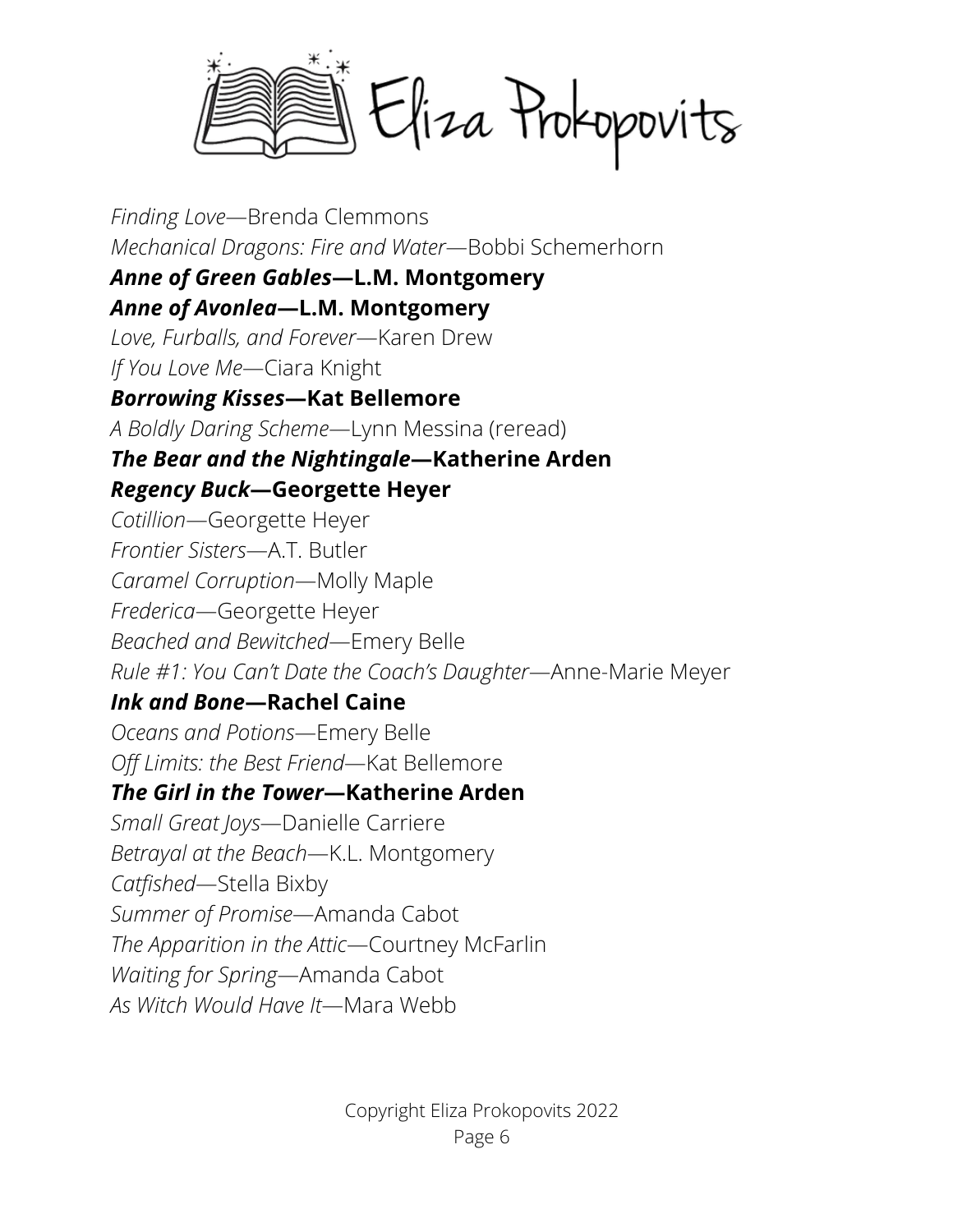Eliza Prokopovits

*A Witch Before the Storm*—Mara Webb *A Country Affair*—Debbie Macomber *Witch Things Come in Threes*—Mara Webb *Choosing the Cowboy* (novella)—Liz Isaacson *Love Redesigned***—Jenny Proctor** *The Wonkiest Witch*—Jeannie Wycherley *The Rancher Takes his Convenient Bride*—Shanae Johnson *Witchy Reservations***—Stephanie Damore** *Risking a Second Chance at Love*—Heather Scarlett *The Last Graduate***—Naomi Novik (PG13)** *Second Chance Summer*—Allie Boniface *The Magician's Diary***—C.J. Archer** *The Convent's Secret*—C.J. Archer *The Cowboy's Promise*—Macie St. James *Merry and the Gentleman*—Donna K. Weaver *Crazy Rich New York*—Bo Grant (PG13) *Mail Order Grace*—Charlotte Dearing *The Fake Girlfriend's Billionaire Match*—Bree Livingston *A Little Bit Witchy*—A.A. Albright *The Eleventh Hour*—Anina Collins *Snowed In*—Tricia Wentworth *Witchy See, Witchy Do*—A.A. Albright *A Sugar Creek Christmas***—Jenny B. Jones**

#### *Eerie Check In***—Stephanie Damore**

*The Secret of Seaside*—Agatha Ball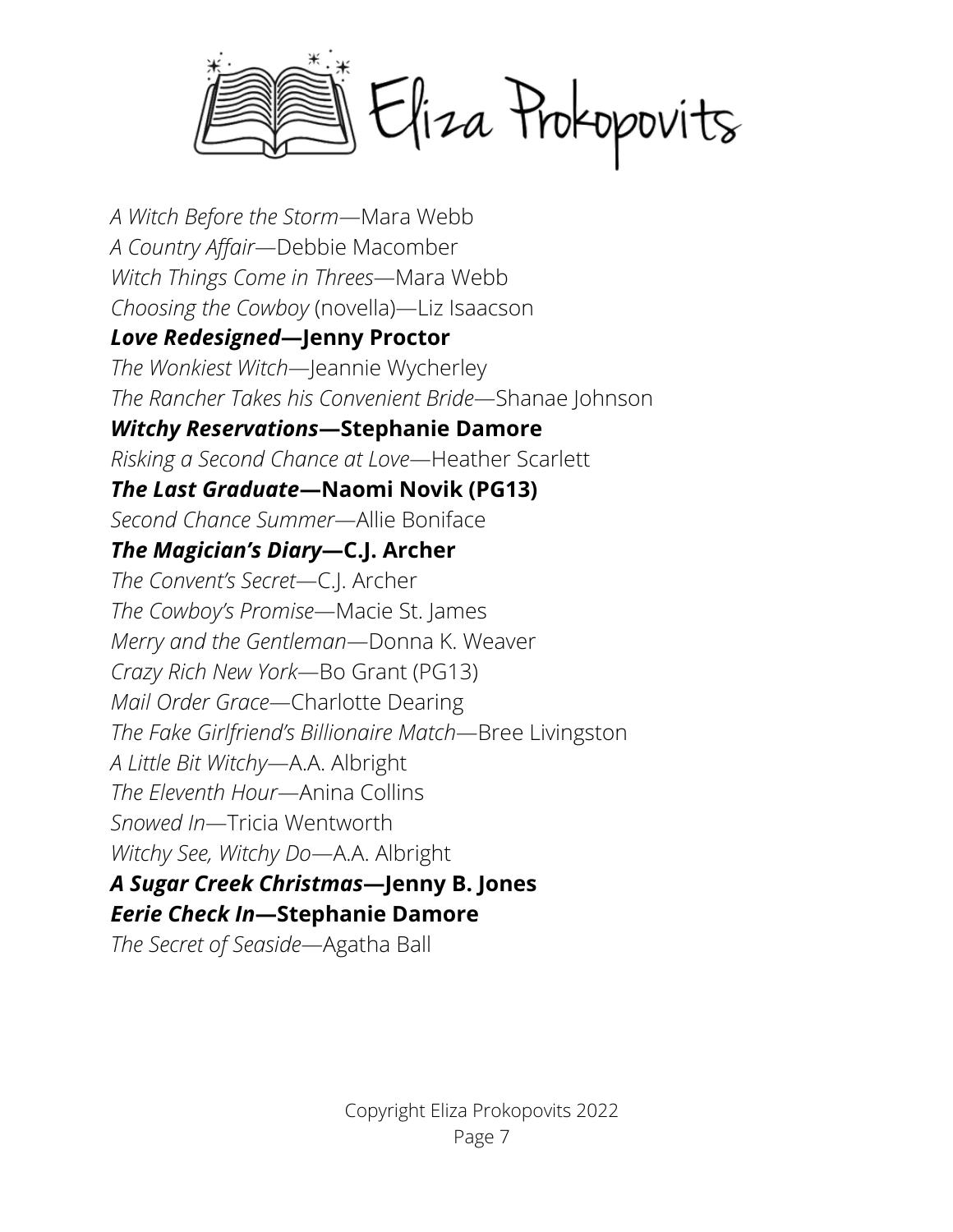Eliza Prokopovits

*Starlight Love*—Kat Bellemore *Death at the Summit*—Nikki Haverstock *The Sweet Smell of Murder*—Cindy Bell *Spooked Solid*—Stephanie Damore *A Malevolent Connection*—Lynn Messina *Chez Stinky*—Susan C. Daffron \*\* *Christmas Crush***—Brynn North** *Black Sheep*—Georgette Heyer *I'm Glad I Found You this Christmas*—C.P. Ward *Celebrity Witch*—Karin de Havin \*\* *Sealed with a Kiss*—Leeanna Morgan *Deadly Holiday*—Marissa Shrock *A Heart Reconsidered*—Elizabeth Maddrey *Frozen Fear*—Anne Shillolo *Mystic Pieces*—Ada Bell *The Ghost of Christmas Past*—Angie Fox *Marshmallows and Mistletoe*—Marianne Rice \*\* *Cupcakes and Crime*—April Browne *The Kiss that Saved Christmas*—Elysia Strife *Dial P for Poison***—Zara Keane** *The Postman Always Dies Twice***—Zara Keane** *Match Me By Christmas*—Lindzee Armstrong *How to Murder a Millionaire***—Zara Keane** *Forever Christmas*—Cat Cahill *Her Christmas Secret*—Melissa McClone *Her Best Match*—Tamie Dearen